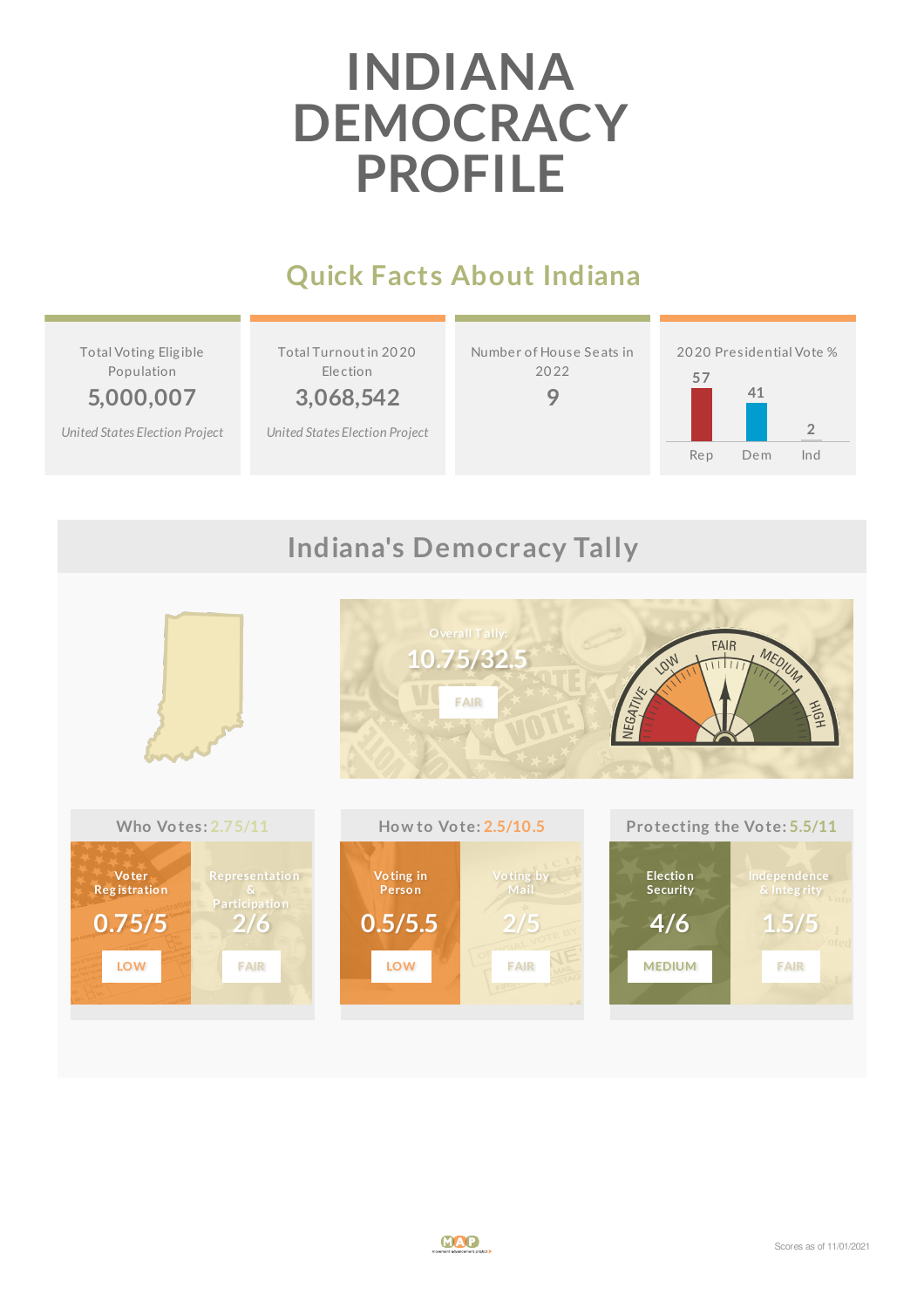#### **Indiana's Democracy and Election Laws and Policies**

Click on each is sue for more information and to see where the s tate fits into the national landscape.



**KEY Indicates state law or policy Indicates local laws or policies and/or partial law** 



Indicates no law or policy **Enumeration not applicable** 

## **Who Votes**

| <b>Voter Registration</b>                                                | <b>Score</b>        |           |
|--------------------------------------------------------------------------|---------------------|-----------|
|                                                                          | Law Exists?         | Tally     |
| Automatic Voter Registration                                             |                     | 0/1       |
| <b>Online Voter Registration</b>                                         |                     | 1/1       |
| <b>Registration Deadlines</b>                                            |                     | 0/1       |
| Membership in Electronic Registration Information Center (ERIC)          |                     | 0/1       |
| <b>Negative Law:</b><br><b>Restrictions on Voter Registration Drives</b> | <b>NEGATIVE LAW</b> | $-0.5/-1$ |
| Voter Preregistration                                                    |                     | 0.25/1    |
| <b>Voter Registration Total</b>                                          | 0.75/5              |           |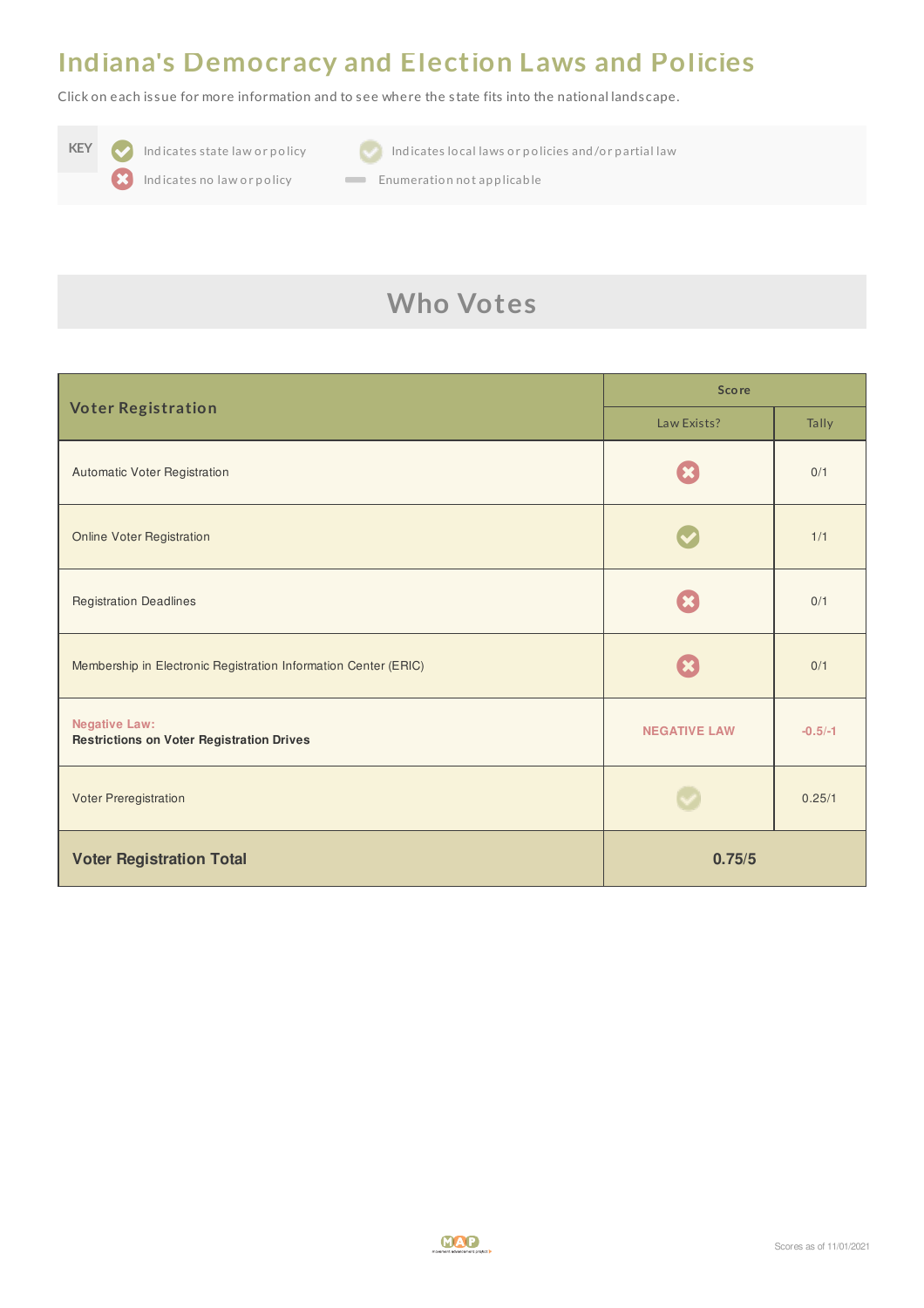| <b>Representation &amp; Participation</b>       | <b>Score</b> |       |
|-------------------------------------------------|--------------|-------|
|                                                 | Law Exists?  | Tally |
| National Popular Vote Compact States            |              | 0/1   |
| <b>Native American Voting Protections</b>       |              | 0/1   |
| Partisanship of State Primary Election Systems  |              | 0.5/1 |
| <b>Voter Registration Rates</b>                 |              | 0.5/1 |
| Voter Turnout Percentage                        |              | 0/1   |
| Voting Rights for Formerly Incarcerated People  |              | 1/1   |
| <b>Representation &amp; Participation Total</b> | 2/6          |       |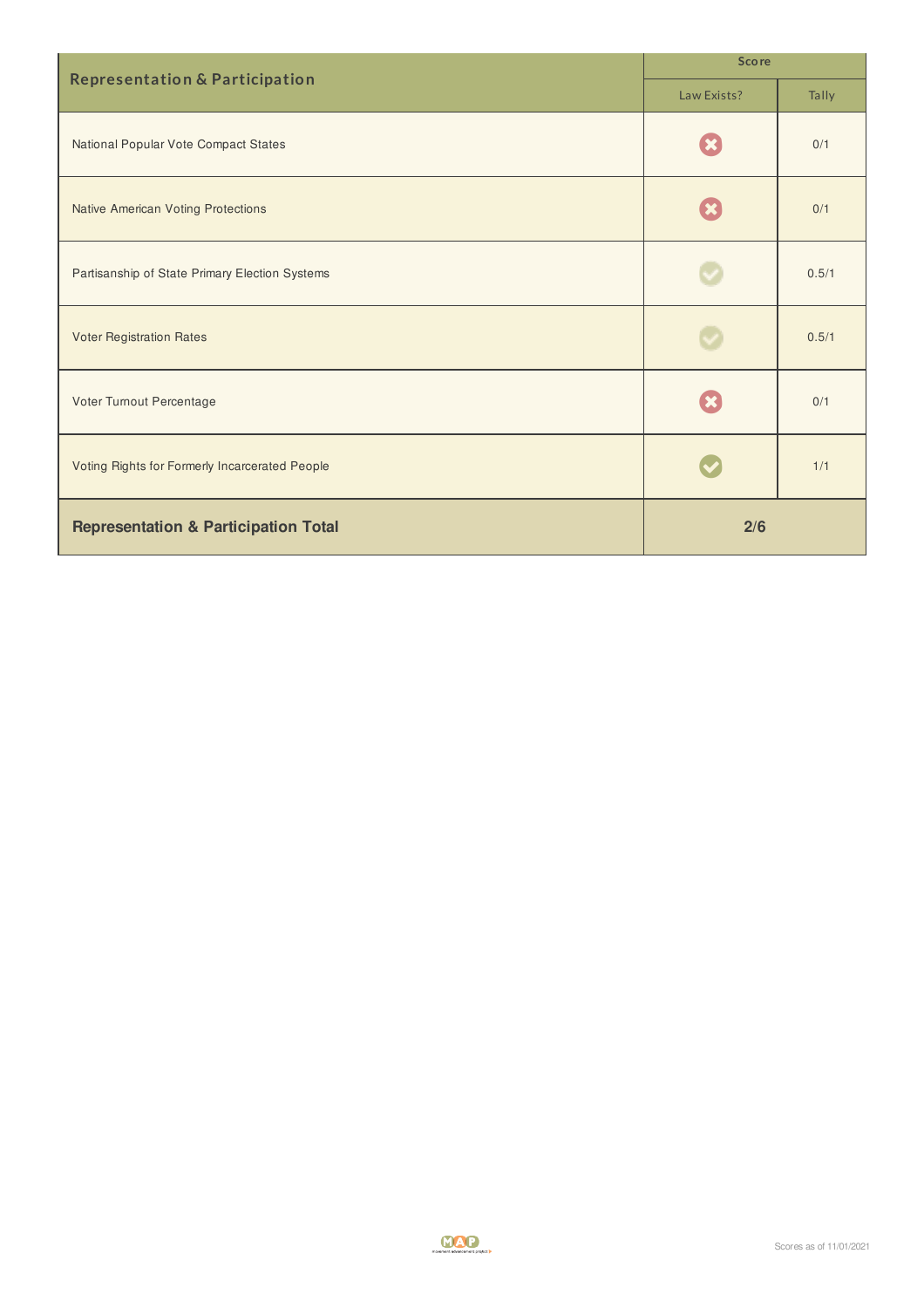## **How to Vote**

| <b>Voting in Person</b>                                         | <b>Score</b>        |         |
|-----------------------------------------------------------------|---------------------|---------|
|                                                                 | Law Exists?         | Tally   |
| Curbside Voting for Voters with Disabilities                    |                     | 0/0.5   |
| Election Day Holidays and Paid Time Off to Vote                 |                     | 0.5/1   |
| <b>Adequate Early Voting Period</b>                             |                     | 1/1     |
| <b>Negative Law:</b><br><b>Voting Wait Time and Line Length</b> | <b>NEGATIVE LAW</b> | $-1/-1$ |
| Provisional Ballot Availability & Counting Procedures           |                     | 0/1     |
| Availability of Vote Centers (county wide polling places)       |                     | 1/1     |
| Voter Identification Requirements for In-Person Voting          | <b>NEGATIVE LAW</b> | $-1/1$  |
| <b>Voting in Person Total</b>                                   | 0.5/5.5             |         |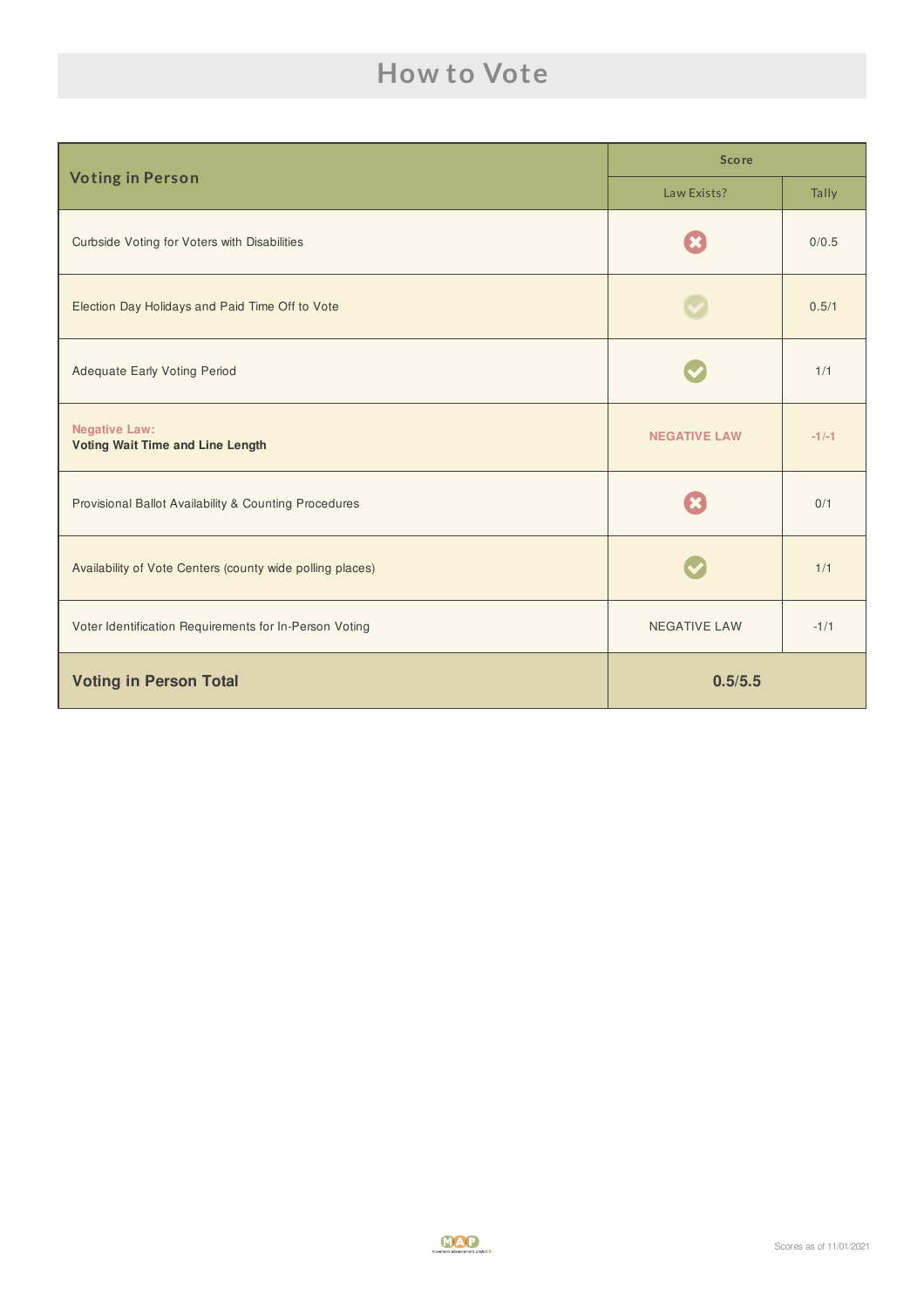| <b>Voting by Mail</b>                                                        | <b>Score</b>        |              |
|------------------------------------------------------------------------------|---------------------|--------------|
|                                                                              | Law Exists?         | Tally        |
| Availability of No-Excuse Absentee Voting                                    |                     | 0/1          |
| <b>All-Mail Voting States</b>                                                |                     | 0/1          |
| <b>Negative Law:</b><br><b>Added Requirements to Return Absentee Ballots</b> | $\pmb{\times}$      | $0/-0.5$     |
| <b>Negative Law:</b><br><b>Third Party Ballot Collection Policies</b>        | <b>NEGATIVE LAW</b> | $-0.25/-0.5$ |
| <b>Ballot Drop Box Policies &amp; Availability</b>                           |                     | 0.25/0.5     |
| <b>Mail Ballot Receipt Deadlines</b>                                         |                     | 0.5/0.5      |
| <b>Prepaid Ballot Postage</b>                                                |                     | 0.5/0.5      |
| Online Absentee Ballot Application Availability                              |                     | 1/1          |
| Permanent Absentee Voter List Availability                                   |                     | 0/0.5        |
| <b>Voting by Mail Total</b>                                                  | 2/5                 |              |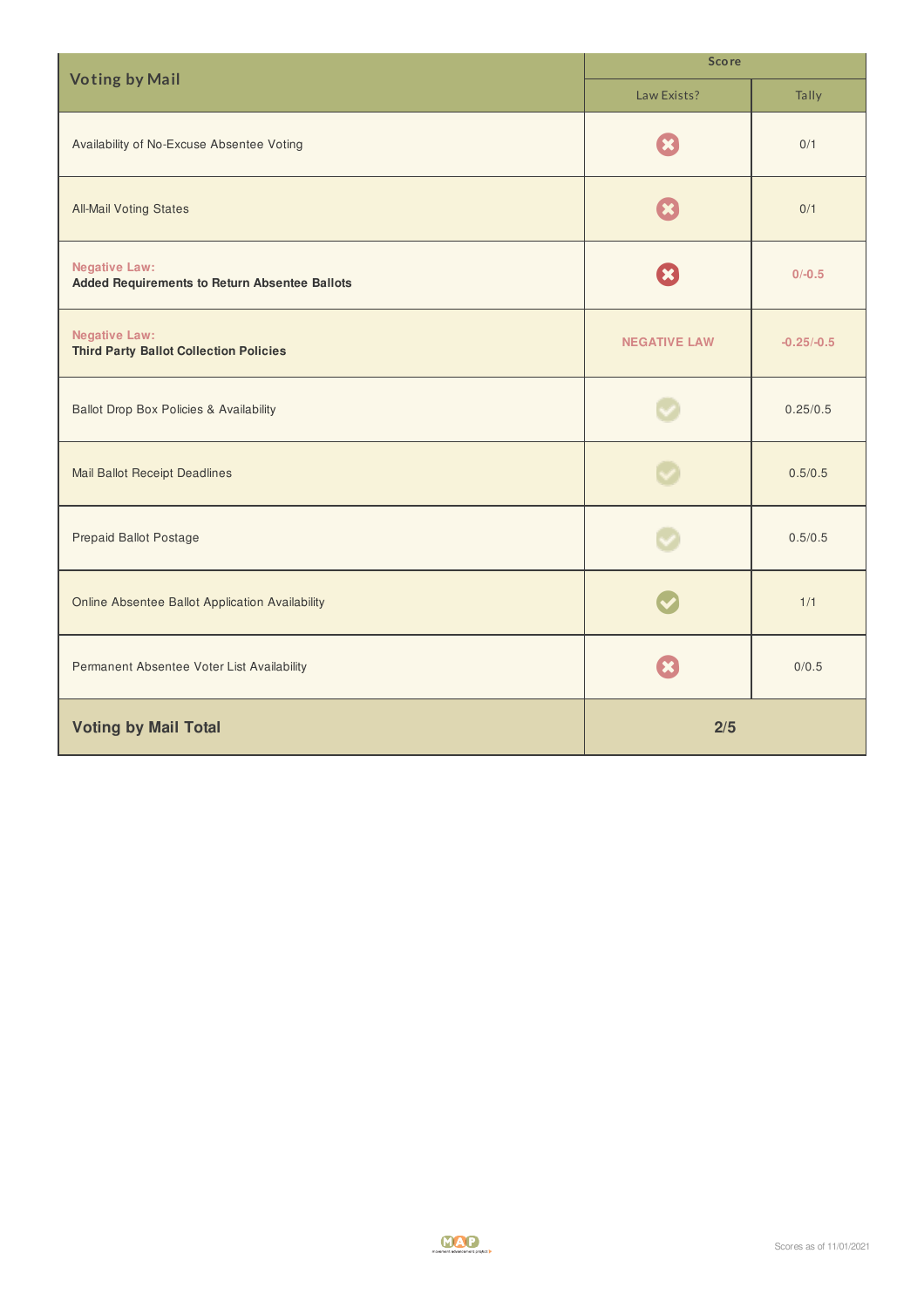# **Protecting the Vote**

|                                                                                | <b>Score</b> |       |
|--------------------------------------------------------------------------------|--------------|-------|
| <b>Election Security</b>                                                       | Law Exists?  | Tally |
| Ballot & Signature Cure Availability (Opportunity for Voter to Correct Errors) |              | 1/1   |
| <b>Ballot Tracking for Mail Voting</b>                                         |              | 1/1   |
| Absentee/Mail Ballot Verification                                              |              | 1/1   |
| Security of Voting Machines (Hand Marked Paper Ballots)                        |              | 0/1   |
| Post-Election Audits Required                                                  |              | 0/1   |
| <b>Risk-Limiting Audits</b>                                                    |              | 1/1   |
| <b>Election Security Total</b>                                                 | 4/6          |       |